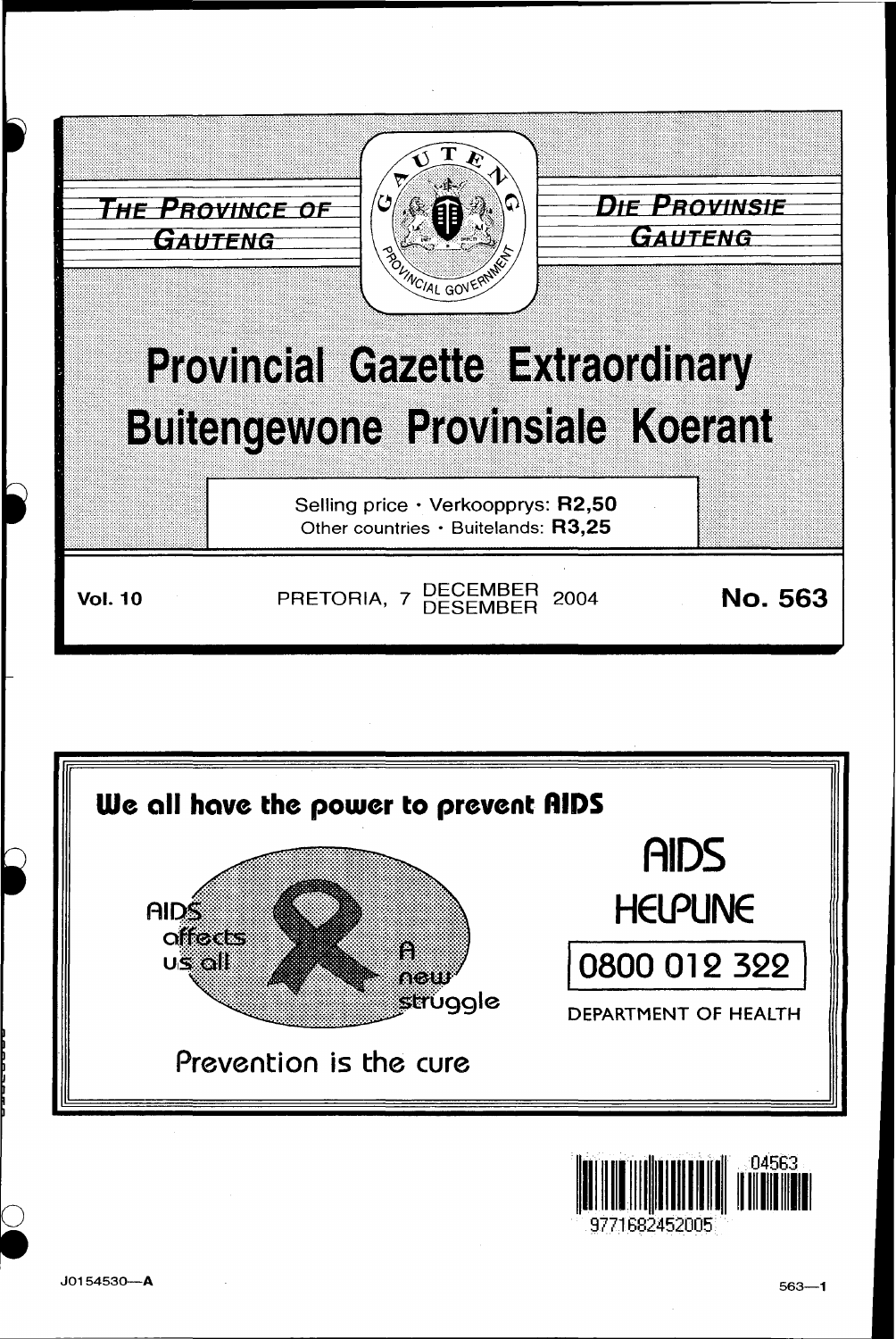|      | <b>CONTENTS • INHOUD</b>                                                                                                 |            |                |
|------|--------------------------------------------------------------------------------------------------------------------------|------------|----------------|
| No.  |                                                                                                                          | Paoe<br>Nο | Gazette<br>No. |
|      | <b>LOCAL AUTHORITY NOTICES</b>                                                                                           |            |                |
|      | 2816 Town-planning and Townships Ordinance (15/1986): Declaration as an approved township: North Riding Extension<br>87. | з          | 563            |
| 2817 |                                                                                                                          |            | 563            |

 $\mathcal{A}^{\mathcal{A}}$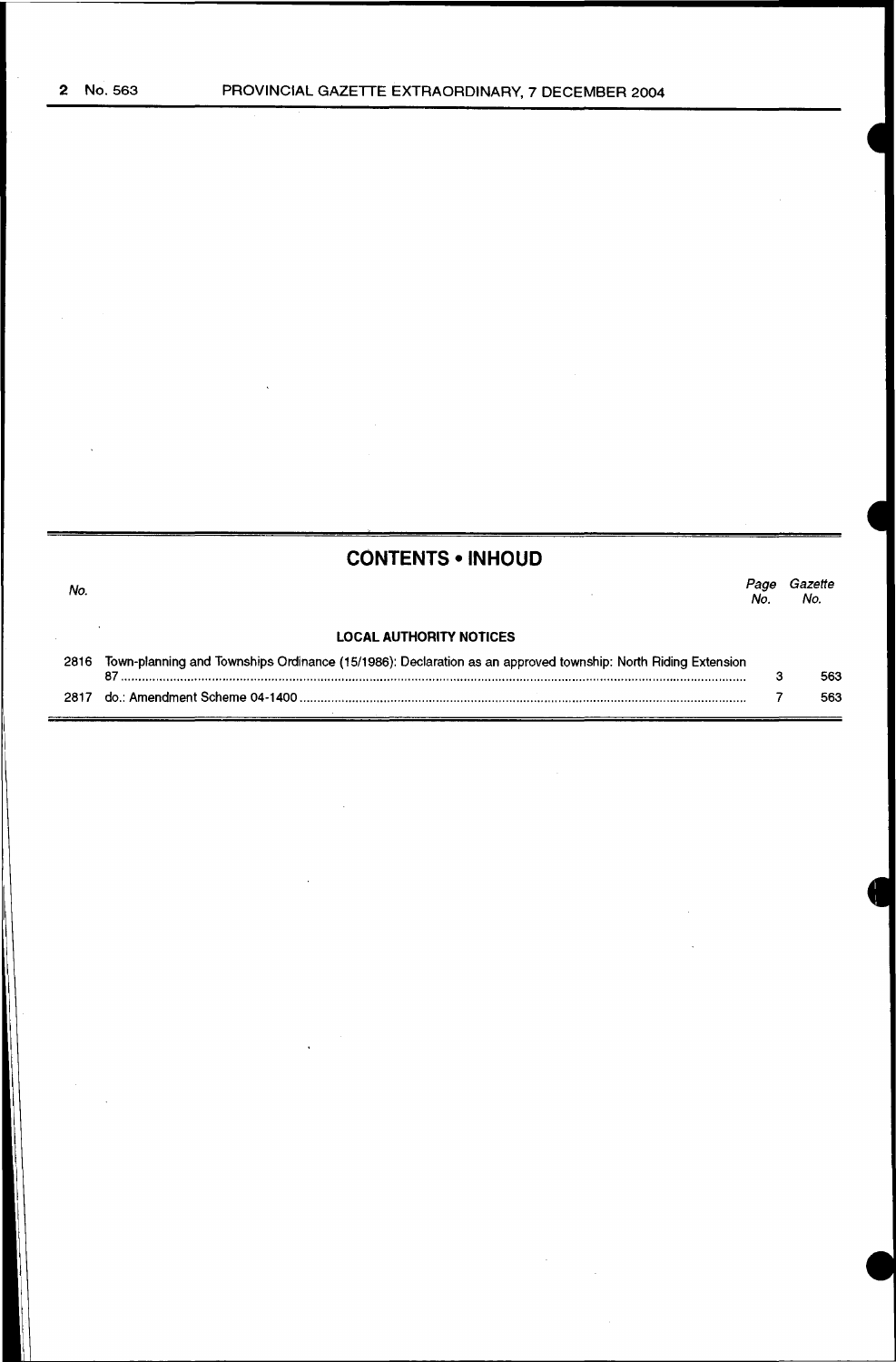#### No. 563 3

# LOCAL AUTHORITY NOTICES

# LOCAL AUTHORITY NOTICE 2816

# DECLARATION AS AN APPROVED TOWNSHIP

In terms of section 103 of the Town Planning and Townships Ordinance, 1986 (Ordinance 15 of 1986), the City of Johannesburg Metropolitan Municipality declares North Riding Extension 87 to be an approved township subject to the conditions set out in the Schedule hereto.

#### **SCHEDULE**

STATEMENT OF THE CONDITIONS UNDER WHICH THE APPLICATION MADE BY REAL TIME INVESTMENTS 555 (PTY) LTD (HEREINAFTER REFERRED TO AS THE APPLICANT/ TOWNSHIP OWNER) UNDER THE PROVISIONS OF CHAPTER Ill OF THE TOWN PLANNING AND TOWNSHIPS ORDINANCE, 1986 (ORDINANCE 15 OF 1986), FOR PERMISSION TO ESTABLISH A TOWNSHIP ON PORTION 368 OF THE FARM OLIEVENHOUTPOORT 19610 HAS BEEN GRANTED

#### 1. CONDITIONS OF ESTABLISHMENT

#### (1) Name

The name of the township shall be North Riding Extension 87.

#### (2) Design

The township shall consist of erven and streets as indicated on General Plan S.G. No. 784/2004.

#### (3) Provision and installation of services

The township owner shall make the necessary arrangements with the local authority for the provision and installation of water, electricity and sanitation as well as the construction of roads and stormwater drainage in the township, to the satisfaction of the local authority.

#### (4) Removal or replacement of existing services

Should it, by reason of the establishment of the township, be necessary to remove or replace any existing municipal, ESKOM and/or Telkom services, the cost thereof shall be borne by the township owner.

#### (5) Acceptance and disposal of stormwater

The township owner shall arrange for the drainage of the township to fit in with that of the adjacent roads and for all stormwater running off or being diverted from the road to be received and disposed of.

(6) Access<br>(a) Access Access to or egress from the township shall be provided to the satisfaction of Johannesburg Road Agency (Pty) Ltd and the local authority.

(b) No access to or egress from the township shall be permitted along Hyperion Drive.

(7) Provincial Government<br>(a) Should the development Should the development of the township not been completed on or before 25 September 2007, the application shall be resubmitted to the Department of Transport and Public Works (Gauteng Provincial Government) for reconsideration.

(b) If however, before the expiry date of the mentioned period, circumstances change in such a way that roads and/or PWV routes under the control of the said Department are affected by the proposed layout of the township, the applicant shall resubmit the application for the purpose of fulfilment of the requirements of the controlling authority in terms of the provisions of Section 11 of Act 21 of 1940, as amended.

#### (8) Disposal of existing Conditions of Title

All erven shall be made subject to existing conditions and servitudes, if any.

#### (9) Demolition of buildings and structures

The township owner shall at his own costs cause all existing buildings and structures situated within the building line reserves, side spaces or over common boundaries to be demolished to the satisfaction of the local authority when required by the local authority to do so.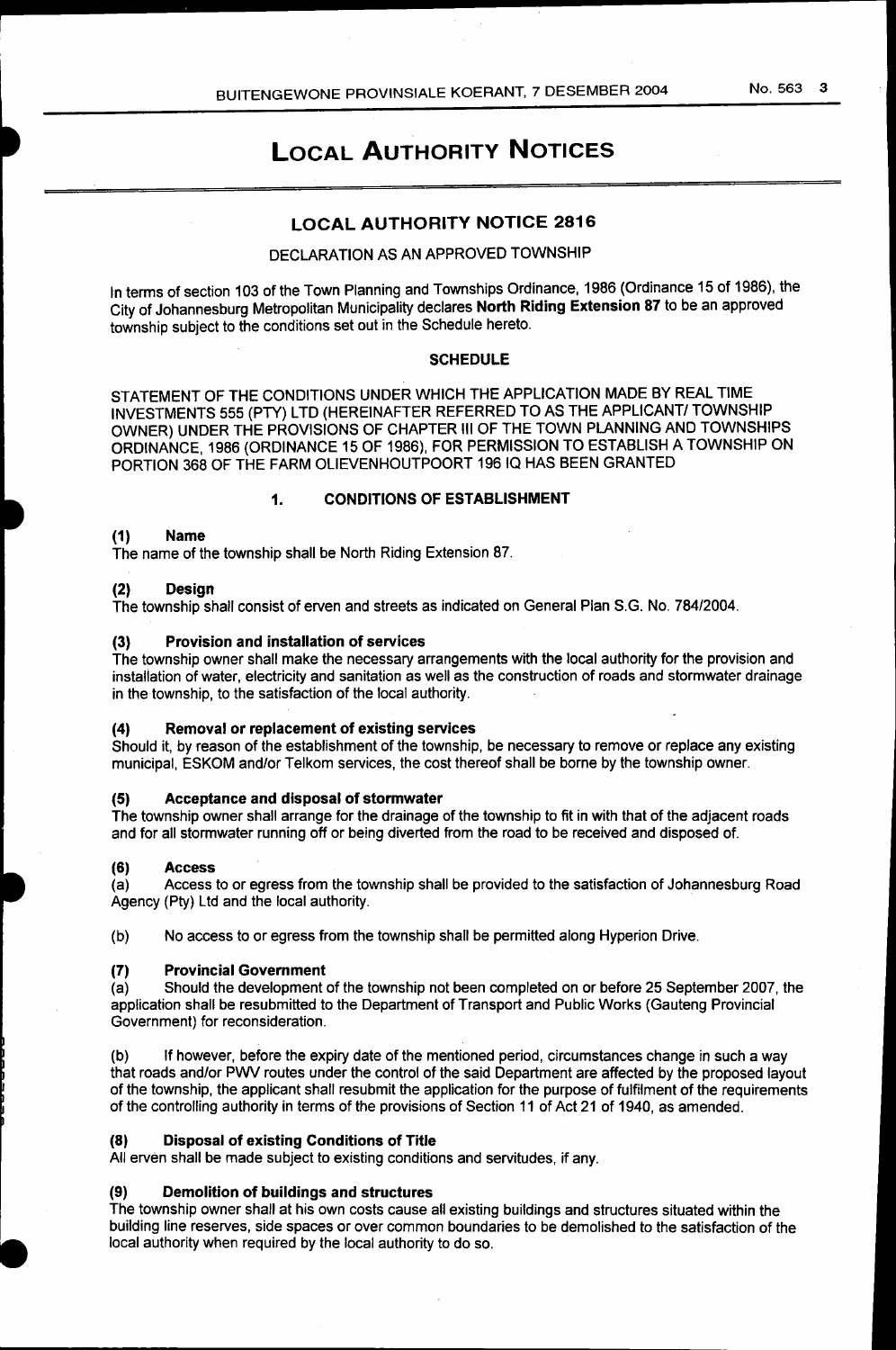#### **(10) Restriction on the transfer of erven**

Erf 2453 and Erf 2454 shall be transferred only to Zimbali Gardens Homeowners Association which Association shall have full responsibility for the functioning and proper maintenance of the said erven and the essential services within the said erven.

#### **(11) Endowment**

The township owner shall, in terms of the provisions of Section 98(2) of the Town Planning and Townships Ordinance, 15 of 1986, pay a lump sum endowment to the local authority for the shortfall in the provision of land for a park.

#### **(12) Obligations with regard to services and restriction regarding the alienation of erven**

The township owner shall within such period as the local authority may determine, fulfil his obligations in respect of the provision of water, electricity and sanitary services as well as the construction of roads and stormwater drainage and the installation of systems therefore as previously agreed upon between the township owner and the local authority. Etven may not be alienated or be transferred into the name of a buyer prior to the local authority certifying that sufficient guarantees/cash contributions in respect of the supply of services by the township owner have been submitted or paid to the said local authority.

#### **2. CONDITIONS OF TITLE**

The erven mentioned hereunder shall be subject to the conditions as indicated imposed by the local authority in terms of the provisions of the Town Planning and Townships Ordinance, 1986.

#### **(1) All erven (except Erf 2454)**

(a) Each erf is subject to a servitude, 2 m wide, in favour of the local authority, for sewerage and other municipal purposes, along any two boundaries other than a street boundary arid in the case of a panhandle erf, an additional servitude for municipal purposes 2 m wide across the access portion of the erf, if and when required by the local authority: Provided that the local authority may dispense with any such servitude.

(b) No building or other structure shall be erected within the aforesaid servitude area and no large rooted trees shall be planted within the area of such servitude or within 2 m thereof.

(c) The local authority shall be entitled to deposit temporarily on the land adjoining the aforesaid servitude such material as may be excavated by it or removal of such sewerage mains and other works as it, in its discretion may deem necessary and shall further be entitled to reasonable access to the said land for the aforesaid purpose subject to any damage done during the process of the construction, maintenance or removal of such sewerage mains and other works being made good by the local authority.

#### **(2) Erf 2453**

(a) The erf is subject to a 4m wide servitude for sewer and stormwater purposes in favour of the local authority, as indicated on the General Plan.

(b) The erf shall not be alienated or transferred into the name of any purchaser, other than Zimbali Gardens Homeowners Association without the written consent of the local authority first having been obtained.

#### **(3) Erf 2454**

(a) The entire erf is subject to a servitude for municipal purposes and right of way in favour of the local authority, as indicated on the General Plan.

(b) The erf shall not be alienated or transferred into the name of any purchaser, other than Zimbali Gardens Homeowners Association without the written consent of the local authority first having been obtained.

#### **P. Moloi City Manager**

(Notice 1229/2004 November 2004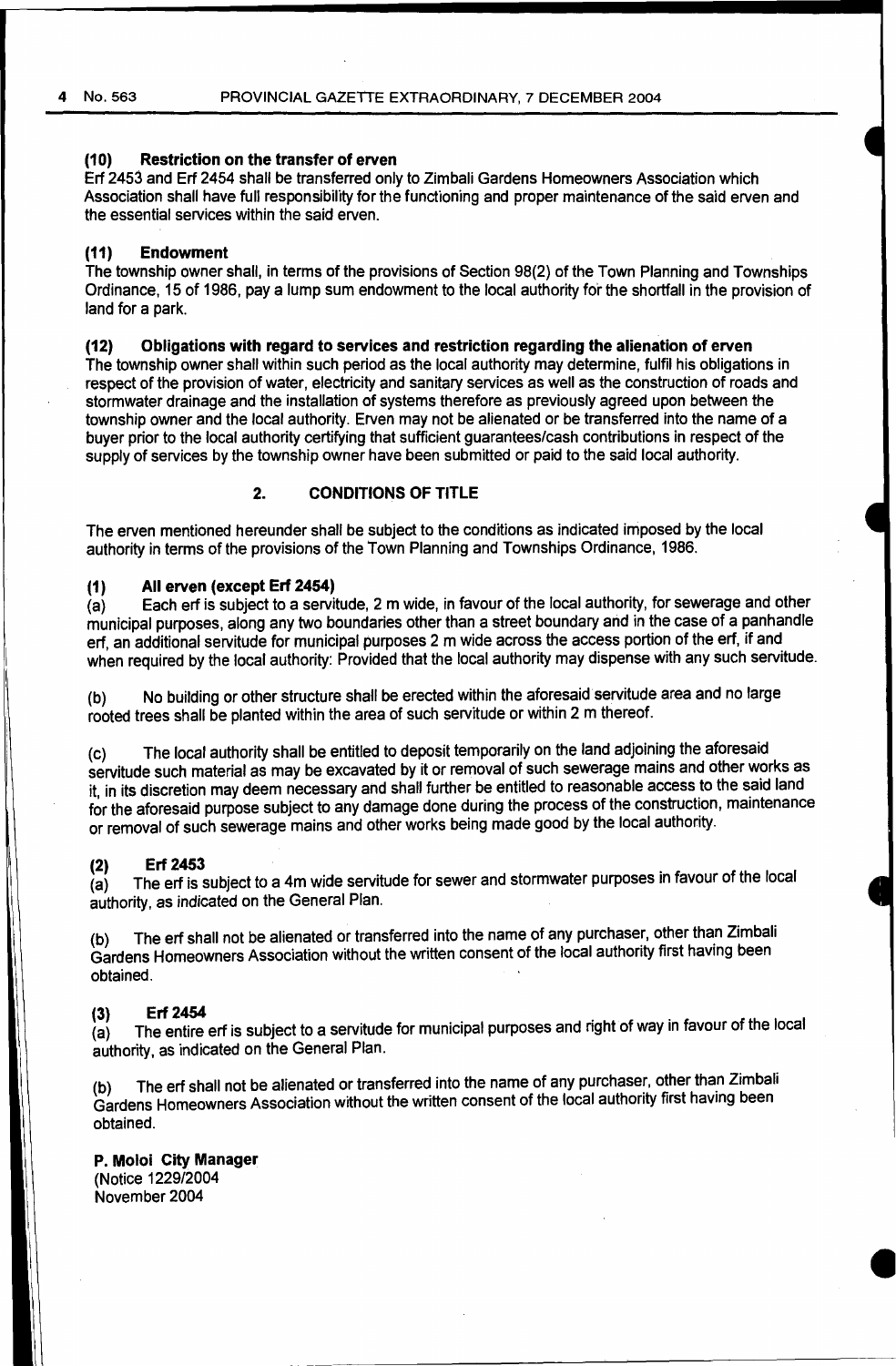# PLAASLIKE BESTUURSKENNISGEWING 2816

# VERKLARING TOT 'N GOEDGEKEURDE DORP

Ingevolge artikel 103 van die Ordonnansie op Dorpsbeplanning en Dorpe, 1986 (Ordonnansie 15 van 1986), verklaar die Stad van Johannesburg Metropolitaanse Munisipalitiet hiermee die dorp North Riding Uitbreiding 87 tot 'n goedgekeurde dorp onderworpe aan die voorwaardes uiteengesit in die bygaande Bylae.

#### BYLAE

VERKLARING VAN VOORWAARDES WAAROP DIE AANSOEK GEDOEN DEUR REAL TIME INVESTMENTS 555 (EDMS) BPK (HIERNA DIE AANSOEKDOENERI DORPSEIENAAR GENOEM) INGEVOLGE DIE BEPALINGS VAN HOOFSTUK Ill VAN DIE ORDONNANSIE OP DORPSBEPLANNING EN DORPE, 1986 (ORDONNANSIE 15 VAN 1986), OM TOESTEMMING OM 'N DORP TE STIG OP GEDEELTE 368 VAN DIE PLAAS OLIEVENHOUTPOORT 19610 TOEGESTAAN IS

#### 1. STIGTINGSVOORWAARDES

### (1) Naam

Die naam van die dorp is North Riding Uitbreiding 87.

#### (2) Ontwerp

Die dorp bestaan uit erwe en strate soos aangedui op Algemene Plan LG Nr 784/2004.

### (3) Voorsiening en installering van dienste

Die dorpseienaar moet die nodige reelings met die plaaslike bestuur tref vir die voorsiening en installering van water, elektrisiteit en sanitêre dienste asook die konstruksie van strate en stormwaterdreinering in die dorp, tot tevredenheid van die plaaslike bestuur.

### (4) Verwydering of vervanging van bestaande dienste

lndien dit, as gevolg van die stigting van die dorp, nodig is om enige bestaande munisipale, ESKOM en/of TELKOM dienste te verwyder of te vervang, sal die koste daarvan deur die dorpseienaar gedra word.

#### (5) Ontvangs en versorging van stormwater

Die dorpseienaar moet die stormwaterdreinering van die dorpsgebied so reël dat dit inpas by die van die aangrensende strate en aile stormwater wat van die pad afloop of afgelei word, moet ontvang en versorg word.

#### (6) Toegang

(a) Toegang tot en uitgang vanuit die dorp moet tot tevredenheid van Johannesburg Roads Agency (Edms) Bpk en die plaaslike bestuur voorsien word.

(b) Geen toegang tot of uitgang vanuit die dorp sallangs Hyperion Rylaan toegelaat word nie.

#### (7) Provinsiale Regering

(a) lndien die ontwikkeling van die dorp nie voor of op 25 September 2007 voltooi word nie, moet die aansoek heringedien word by die Departement van Vervoer en Publieke Werke (Gauteng Provinsiale Regering) vir heroorweging.

(b) lndien omstandighede egter, voor die verstryking van die gemelde periode, tot so 'n mate verander dat paaie en/of PWV roetes onder die beheer van die betrokke Departement deur die beoogde uitleg van die dorp geraak word, moet die applikant die aansoek herindien vir doeleindes van die nakoming van die vereistes van die beherende liggaam in gevolge die bepalings van Artikel 11 van Wet 21 van 1940, soos gewysig.

#### (8) Beskikking oor bestaande Titelvoorwaardes

Aile erwe moet onderworpe gemaak word aan bestaande voorwaardes en serwitute, indien enige.

#### (9) Sloping van geboue en strukture

Die dorpseienaar moet op eie koste aile bestaande geboue en strukture wat binne boulynreserwes,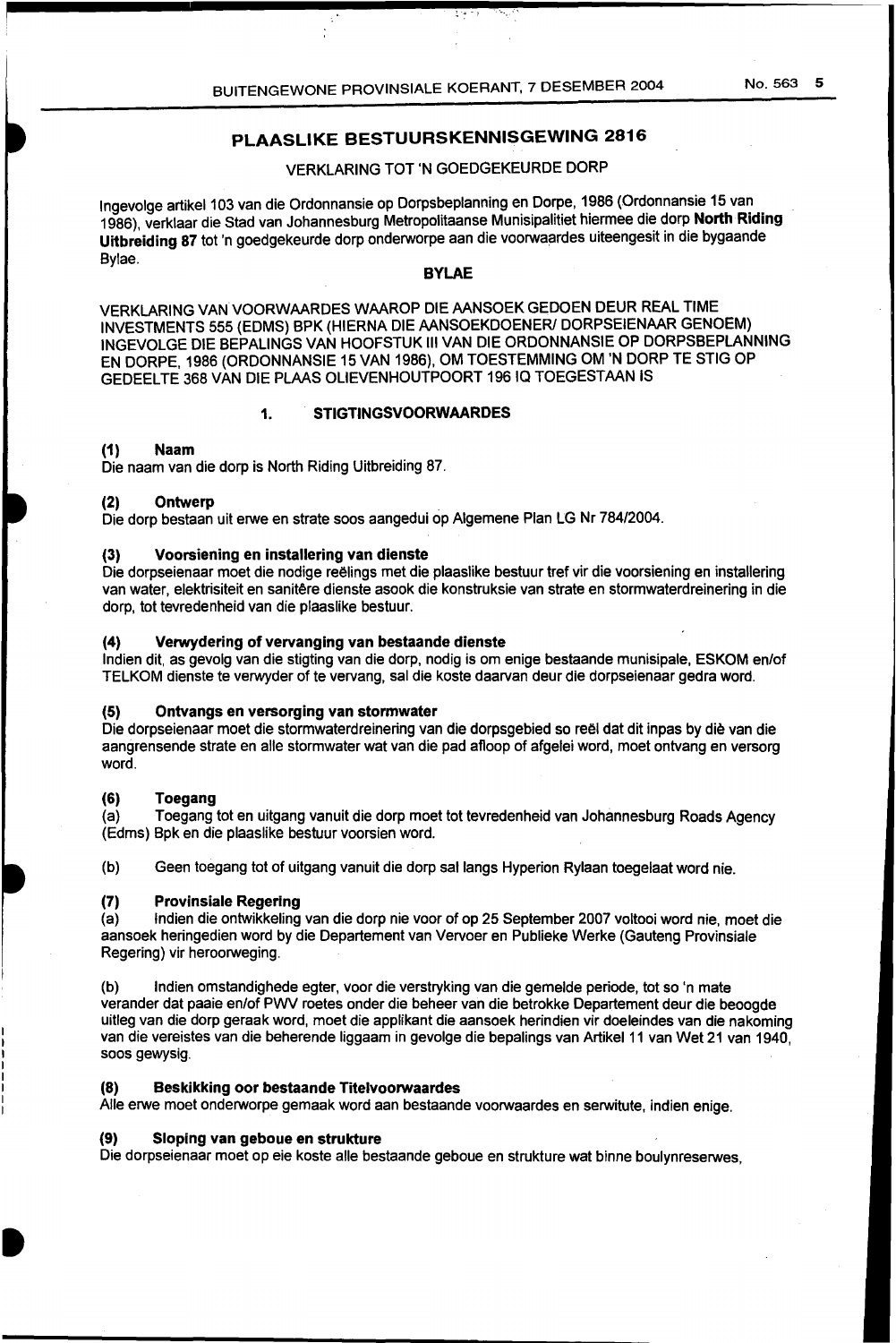kantruimtes of oor gemeenskaplike grense gelee is, laat sloop tot bevrediging van die plaaslike bestuur, wanneer die plaaslike bestuur dit vereis.

# **(10) Beperking op die oordrag van erwe**

Erf 2453 en Erf 2454 mag slegs aan Zimbali Gardens Huiseienaarsvereniging oorgedra word, welke Vereniging valle verantwoordelikheid sal dra vir die funksionering en behoorlike instandhouding van die erwe en die noodsaaklike dienste binne of op die gemelde erwe.

#### **(11) Begiftiging**

Die dorpseienaar sal, ingevolge die bepalings van Artikel 98(2) van die Dorpsbeplanning en Dorpe Ordonnansie, Nr 15 van 1986, 'n globale bedrag as begiftiging aan die plaaslike bestuur betaal vir die voorsiening van grond vir 'n park.

### **(12) Verpligtinge ten opsigte van dienste en beperking betreffende die vervreemding van erwe**

Die dorpseienaar moet binne sodanige tydperk as wat die plaaslike bestuur mag bepaal, sy verpligtinge met betrekking tot die voorsiening van water, elektrisitiet en sanitere dienste asook die konstruksie van paaie en stormwaterdreinering en die installering van die stelsels daarvoor, soos vooraf ooreengekom tussen die dorpseienaar en die plaaslike bestuur, nakom. Erwe mag nie vervreem of oorgedra word in die naam van 'n koper alvorens die plaaslike bestuur bevestig het dat voldoende waarborge/kontantbydraes ten opsigte van die voorsiening van dienste deur die dorpseienaar aan die plaaslike bestuur gelewer of betaal is nie.

# **2. TITELVOORWAARDES**

Die erwe hieronder genoem is onderworpe aan die voorwaardes soos aangedui, opgele deur die plaaslike bestuur ingevolge die bepalings van die Ordonnansie op Dorpsbeplanning en Dorpe, 1986.

#### **(1) Aile erwe (behalwe Erf 2454)**

(a) Elke erf is onderworpe aan 'n serwituut 2m breed, ten gunste van die plaaslike bestuur, vir riolerings- en ander munisipale doeleindes, langs enige twee grense, uitgesonderd 'n straatgrens en, in die geval van 'n pypsteelerf, 'n addisionele serwituut vir munisipale doeleindes 2 m breed oor die toegangsgedeelte van die erf, indien en wanneer verlang deur die plaaslike bestuur: Met dien verstande dat die plaaslike bestuur van enige sodanige serwituut mag afsien.

(b) Geen gebou of ander struktuur mag binne die voornoemde serwituutgebied opgerig word nie en geen grootwortelbome mag binne die gebied van sodanige serwituut of binne 2m daarvan, geplant word nie.

(c) Die plaaslike bestuur is geregtig om enige materiaal wat deur hom uitgegrawe word tydens die aanleg, onderhoud of verwydering van sodanige rioolhoofpypleidings, en ander werke wat hy volgens goeddunke noodsaaklik ag, tydelik te plaas op die grond wat aan die voornoemde serwituut grens en voorts sal die plaaslike bestuur geregtig wees tot redelike toegang tot genoemde grond vir die voornoemde doel, onderworpe daaraan dat die plaaslike bestuur enige skade vergoed wat gedurende die aanleg, onderhoud of verwydering van sodanige rioolhoofpypleiding en ander werke veroorsaak word.

#### **(2) Erf 2453**

(a) Die erf is onderworpe aan 'n 4m serwituut vir riool- en stormwaterdoeleindes ten gunste van die plaaslike bestuur, soos aangedui op die Algemene Plan.

(b) Die erf mag nie vervreem of oorgedra word in die naam van enige koper behalwe aan Zimbali Gardens Huiseienaarsvereniging sonder dat die skriftelike toestemming van die plaaslike bestuur eers vooraf verkry is nie.

### **(3) Erf 2454**

(a) Die hele erf is onderworpe aan 'n serwituut vir munisipale doeleindes en reg-van-weg ten gunste van die plaaslike bestuur, soos aangedui op die Algemene Plan.

(b) Die erf mag nie vervreem of oorgedra word in die naam van enige koper behalwe aan Zimbali Gardens Huiseienaarsvereniging sander dat die skriftelike toestemming van die plaaslike bestuur eers vooraf verkry is nie.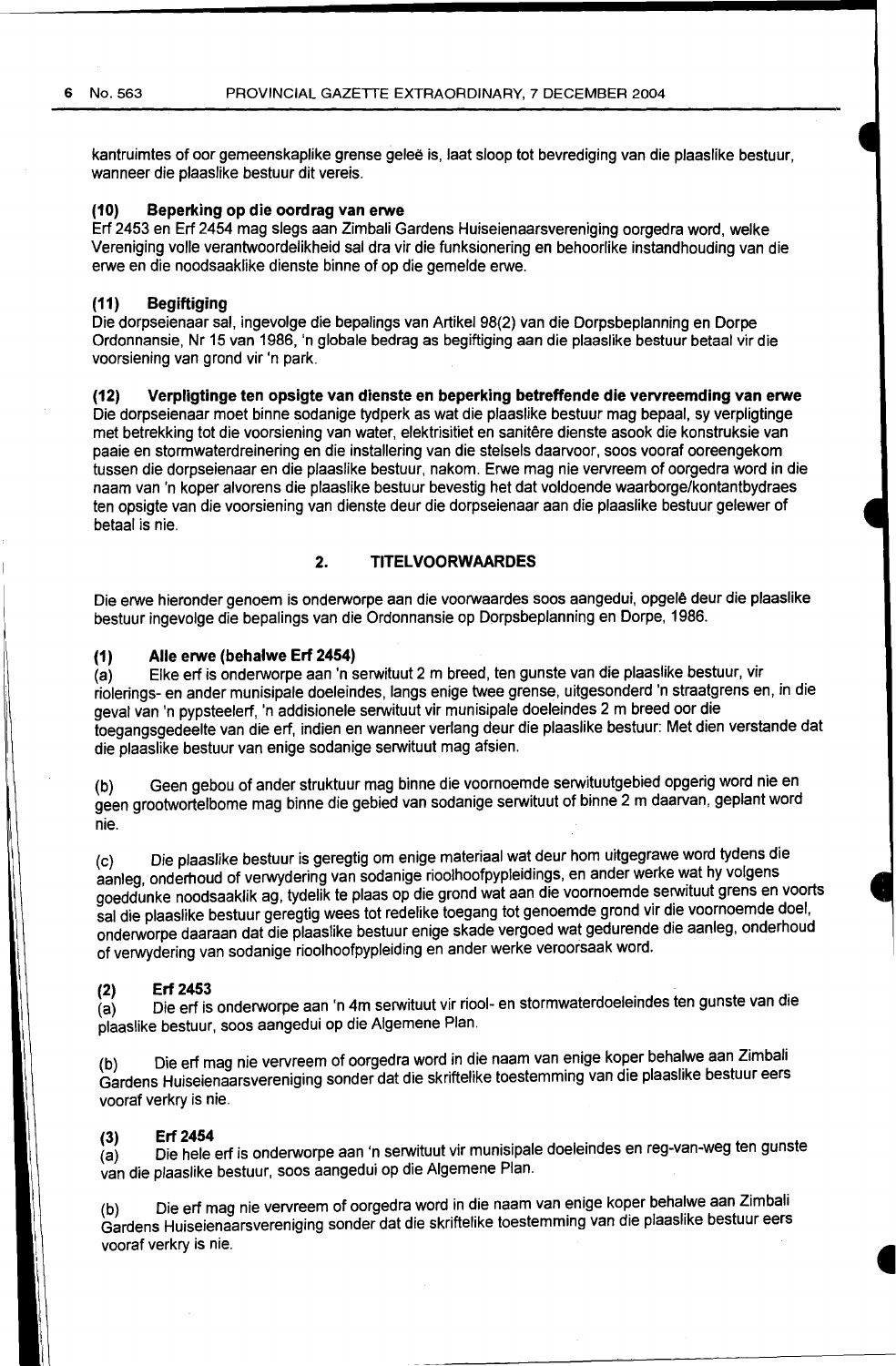P. Moloi Stadsbestuurder (Kennisgewing 1229/2004) November 2004.

# LOCAL AUTHORITY NOTICE 2817 AMENDMENT SCHEME 04-1400

The City of Johannesburg Metropolitan Municipality herewith in terms of the provisions of section 125(1 )(a) of the Town Planning and Townships Ordinance No 15 of 1986, declares that he has approved an amendment scheme being an amendment of the Randburg Town Planning Scheme, 1976, comprising the same land as included in the township of North Riding Extension 87. Map 3 and the scheme clauses of the amendment scheme are filed with the Executive Director: Development Planning: Transportation and Environment: City of Johannesburg and are open for inspection at all reasonable times.

This amendment is known as Amendment Scheme 04-1400.

P. Moloi, City Manager (Notice No 1230/2004.) November 2004.

# PLAASLIKE BESTUURSKENNISGEWING 2817 WYSIGINGSKEMA 04-1400

--.

Die Stad van Johannesburg Metropolitaanse Munisipaliteit verklaar hiermee ingevolge die bepalings van artikel 125(1)(a) van die Ordonnansie op Dorpsbeplanning en Dorpe Nr 15 van 1986, dat hy 'n wysigingskema synde 'n wysiging van die Randburg Dorpsbeplanningskema, 1976, wat uit dieselfde grand as die dorp North Riding Uitbreiding 87 bestaan, goedgekeur het. Kaart 3 en die skemaklousules van die wysigingskema word in bewaring gehou deur die Uitvoerende Direkteur: Ontwikkelingsbeplanning, Vervoer en Omgewing: Stad van Johannesburg en is beskikbaar vir inspeksie op aile redelike tye.

Hierdie wysiging staan bekend as Wysigingskema 04-1400.

#### P. Moloi, Stadsbestuurder

(Kennisgewing Nr 1230/2004.) November 2004.

No. 563 7